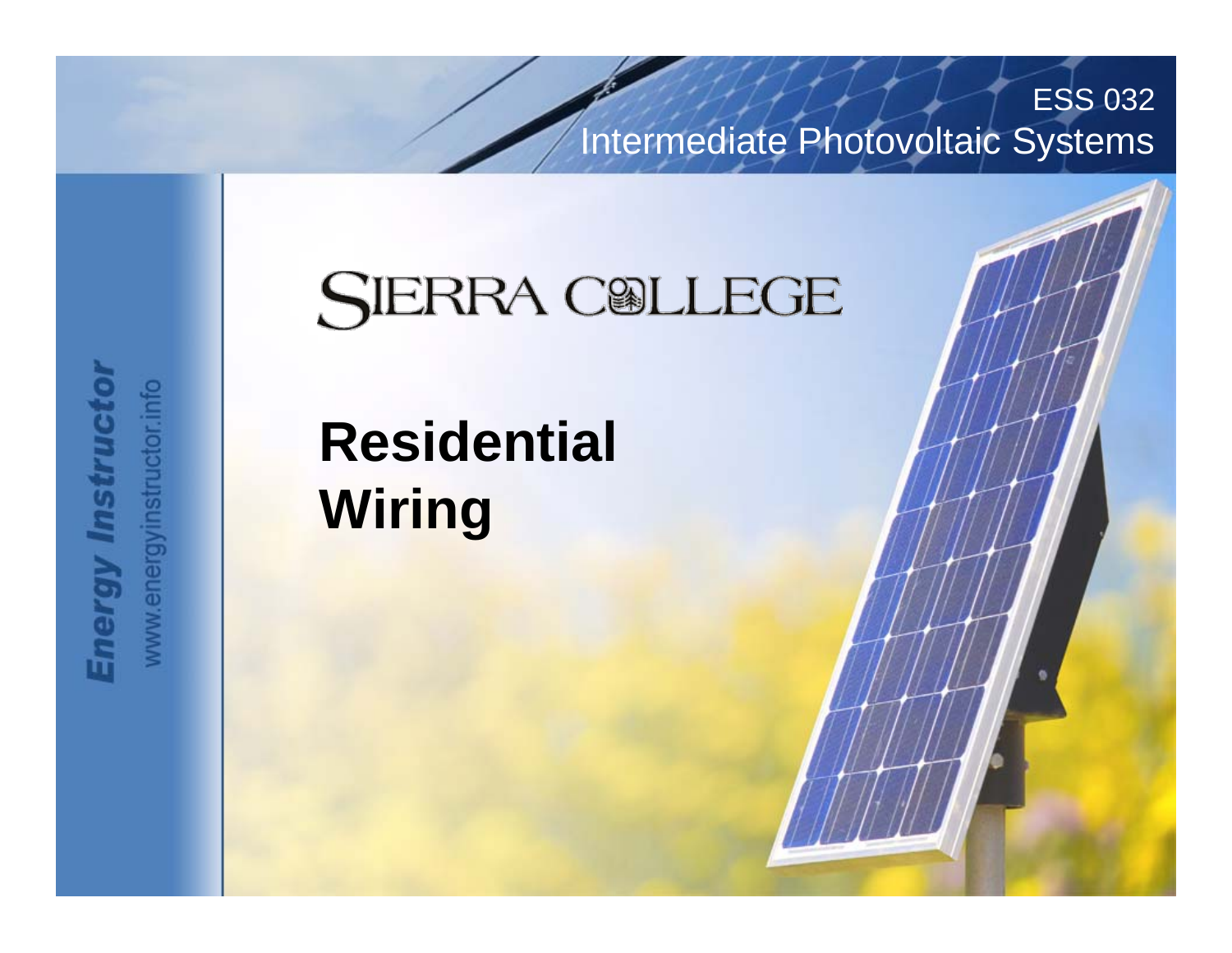### **Lesson Plan**

• Lab 02: Residential Wiring

- Next Week
	- Continuation of Electricity Basics

**Energy Instructor** www.energyinstructor.info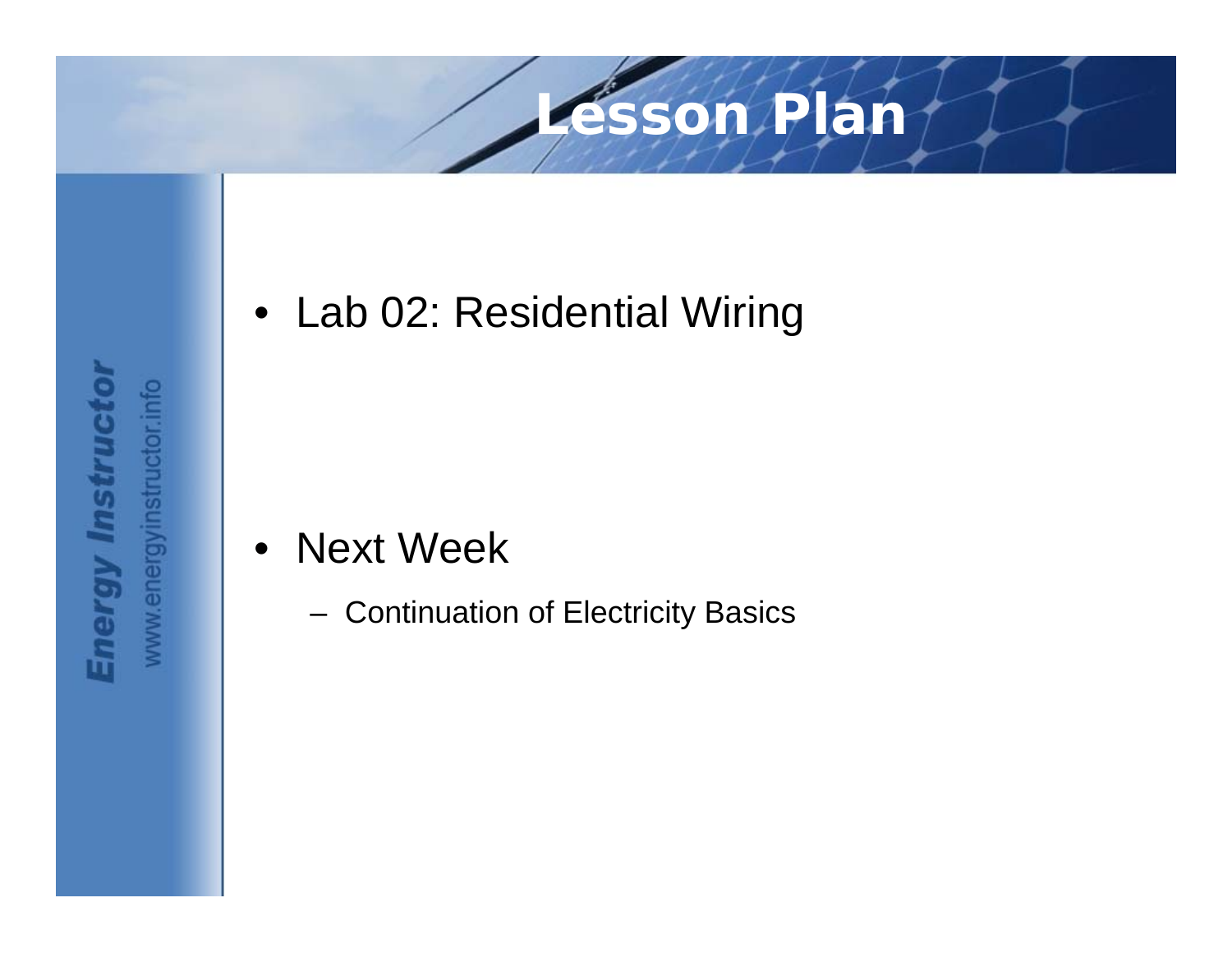### **Lesson Plan**

- Service Entrance
- Feeders
- Branch Circuits
	- Lamp circuits
	- Outlet circuits
	- Special circuits
- Receptacles and switches
- **Conductors**
- Electrical Code
- Load Demand Calculation

www.energyinstructor.info **Energy Instruct**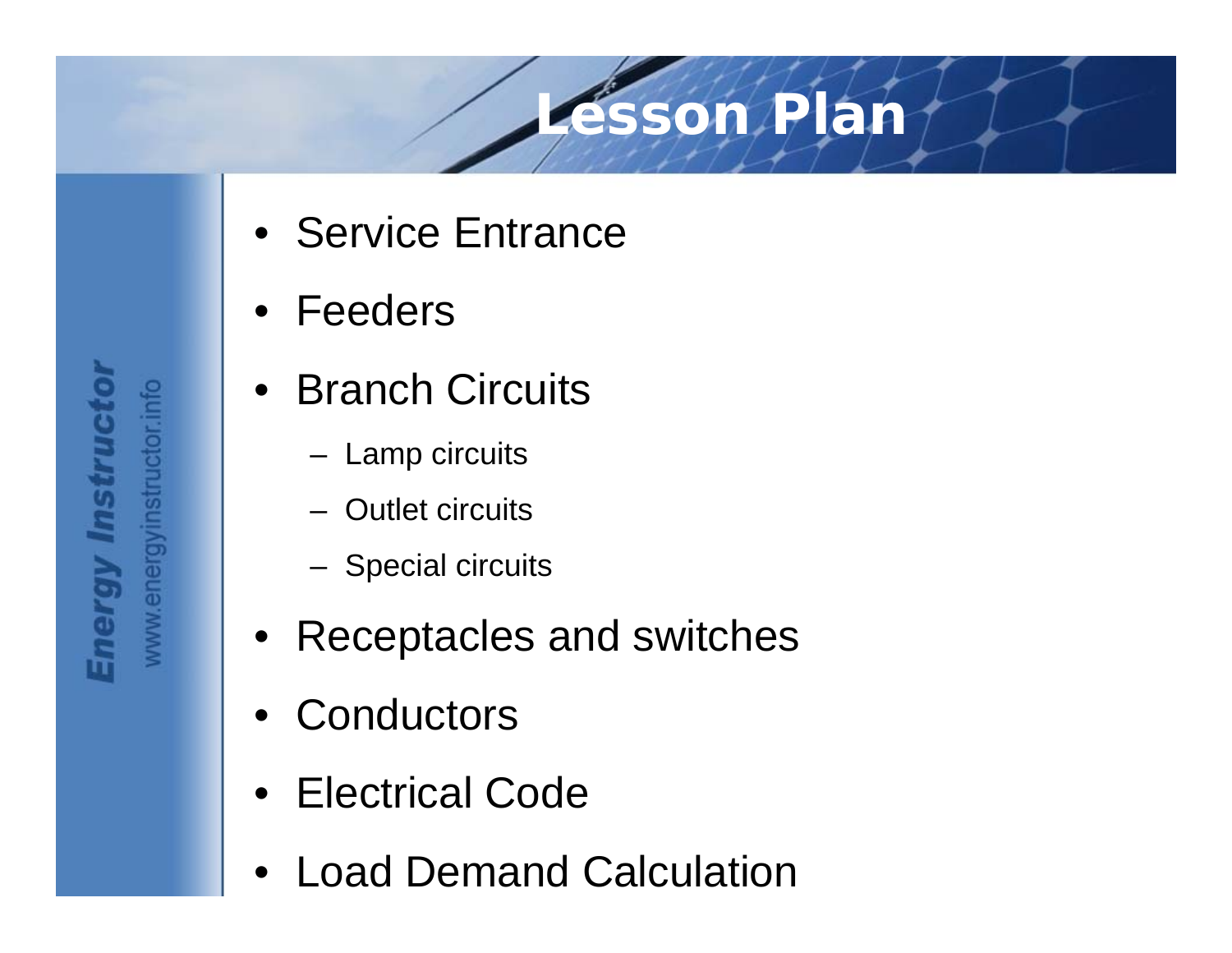





## **Wiring an Outlet, Single Pole Switch,and Light**

**Brian Hurd**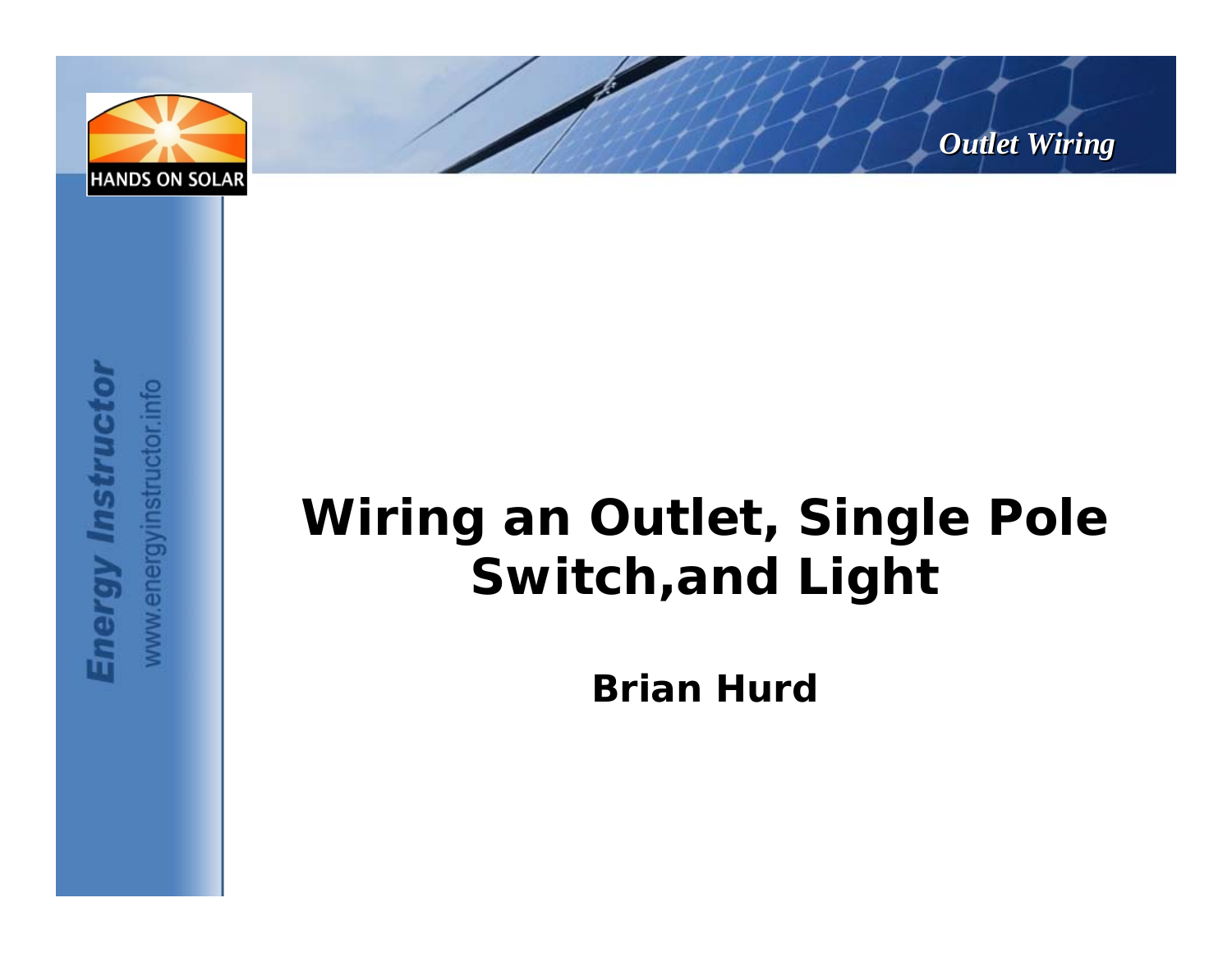







15 amp duplex outlet Living areas 14g/12g conductor



20 amp duplex outlet Small appliances 12g conductor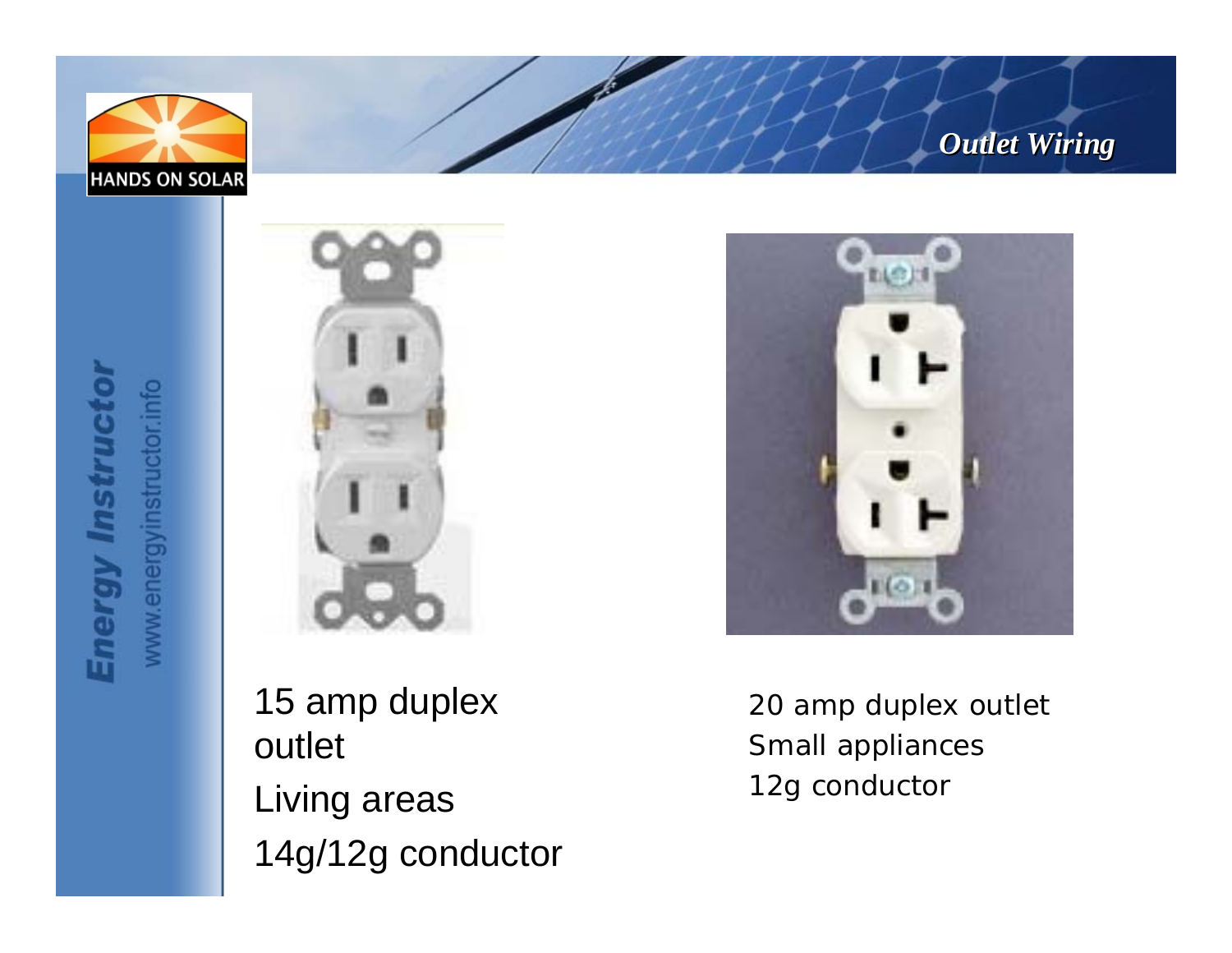

**Duplex outlet circuits have three wires from the power source:**

- $\triangleright$  Black, or hot, wired to the gold set screw
- $\triangleright$  White, or neutral, wired to the silver set screws
- $\triangleright$  Bare copper or green, wired to the grounding screw

*Outlet Wiring Outlet Wiring*

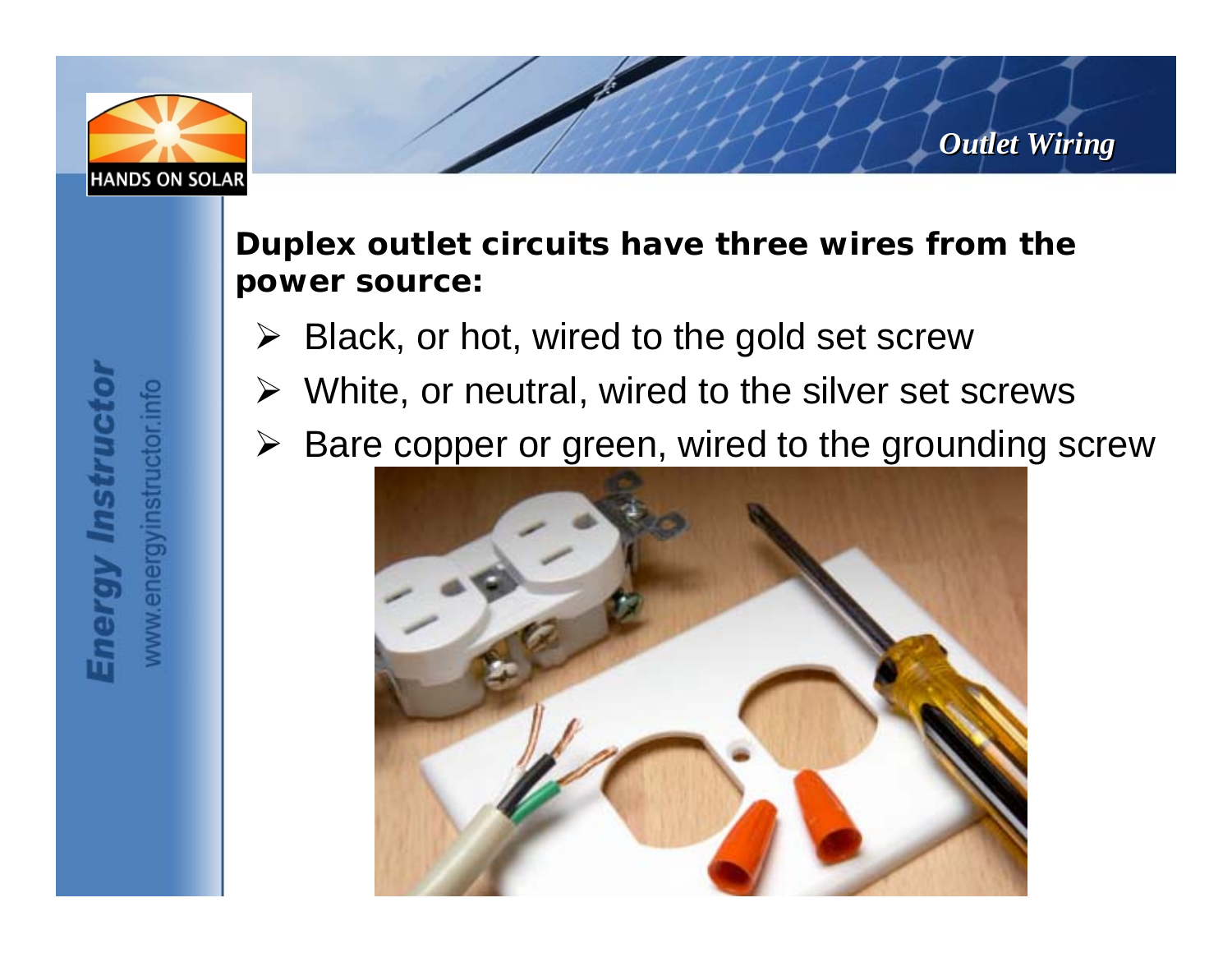





**Gold set screws for the hot or black wire**



Silver set screws for the white wire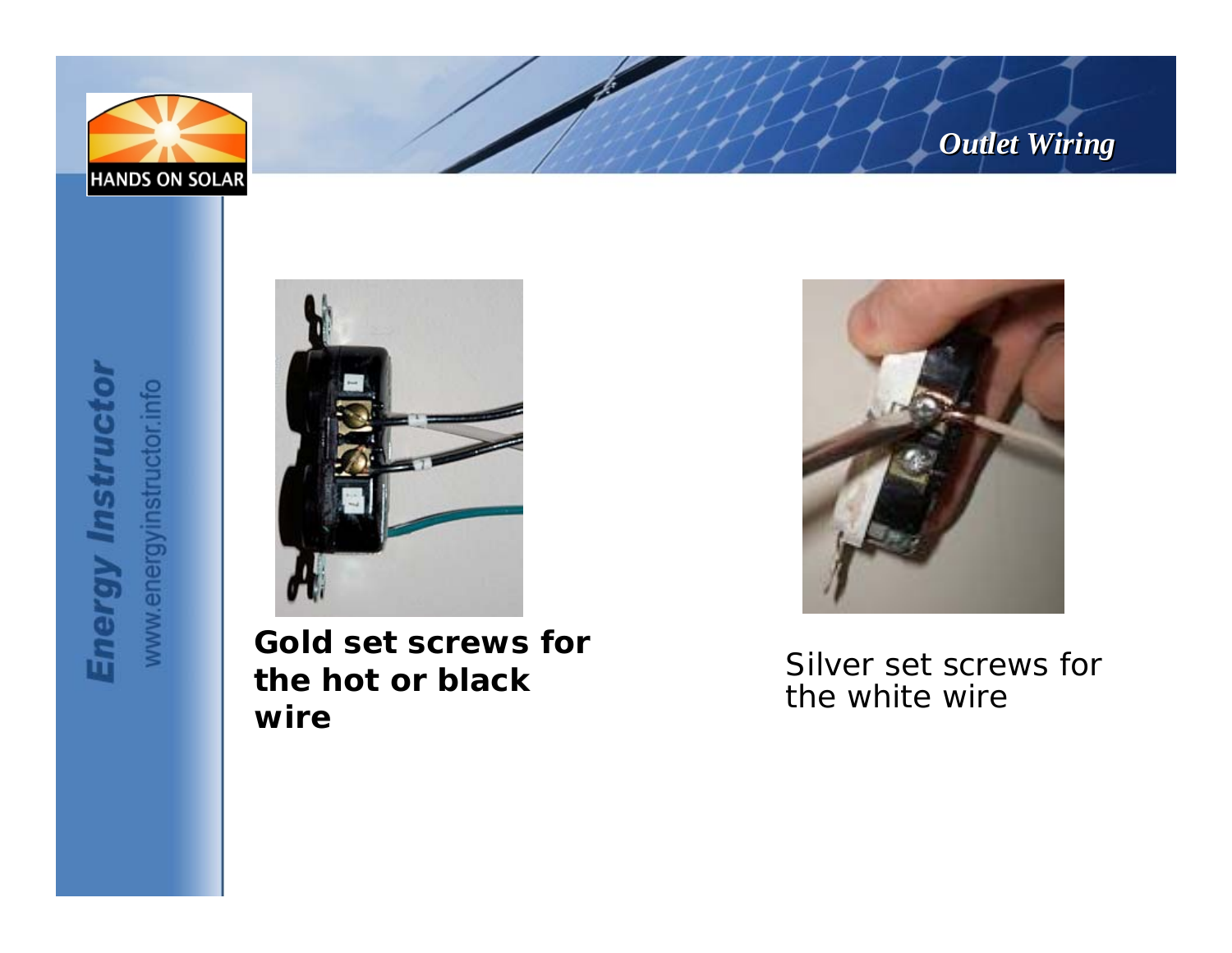

#### **These terminals are wrapped with electrical tape to prevent shorting to the bare ground wire**



This is not required by code, but is good practice.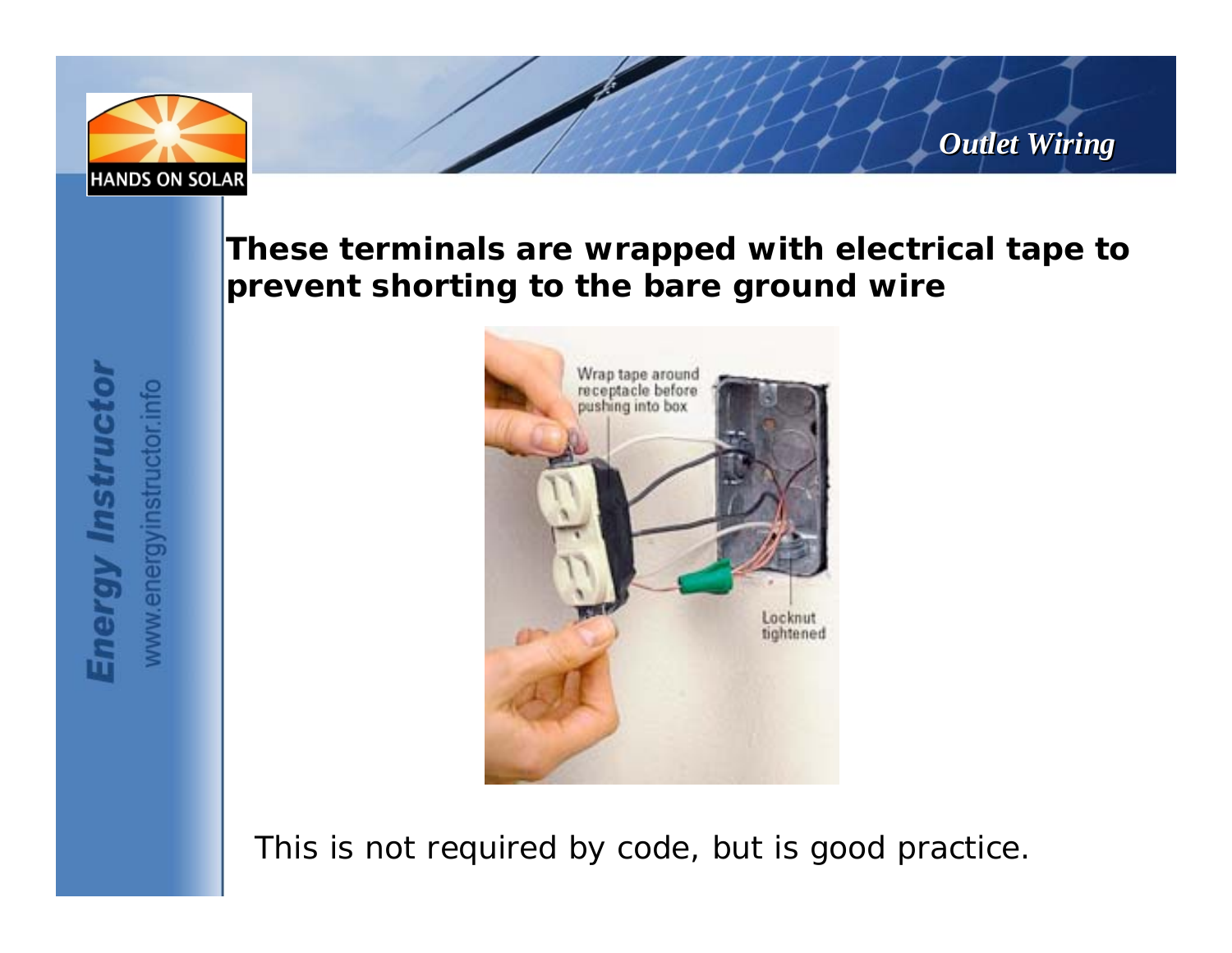

#### *Outlet Wiring Outlet Wiring*

**Energy Instructor** www.energyinstructor.info



**You can use "Pig Tailing"**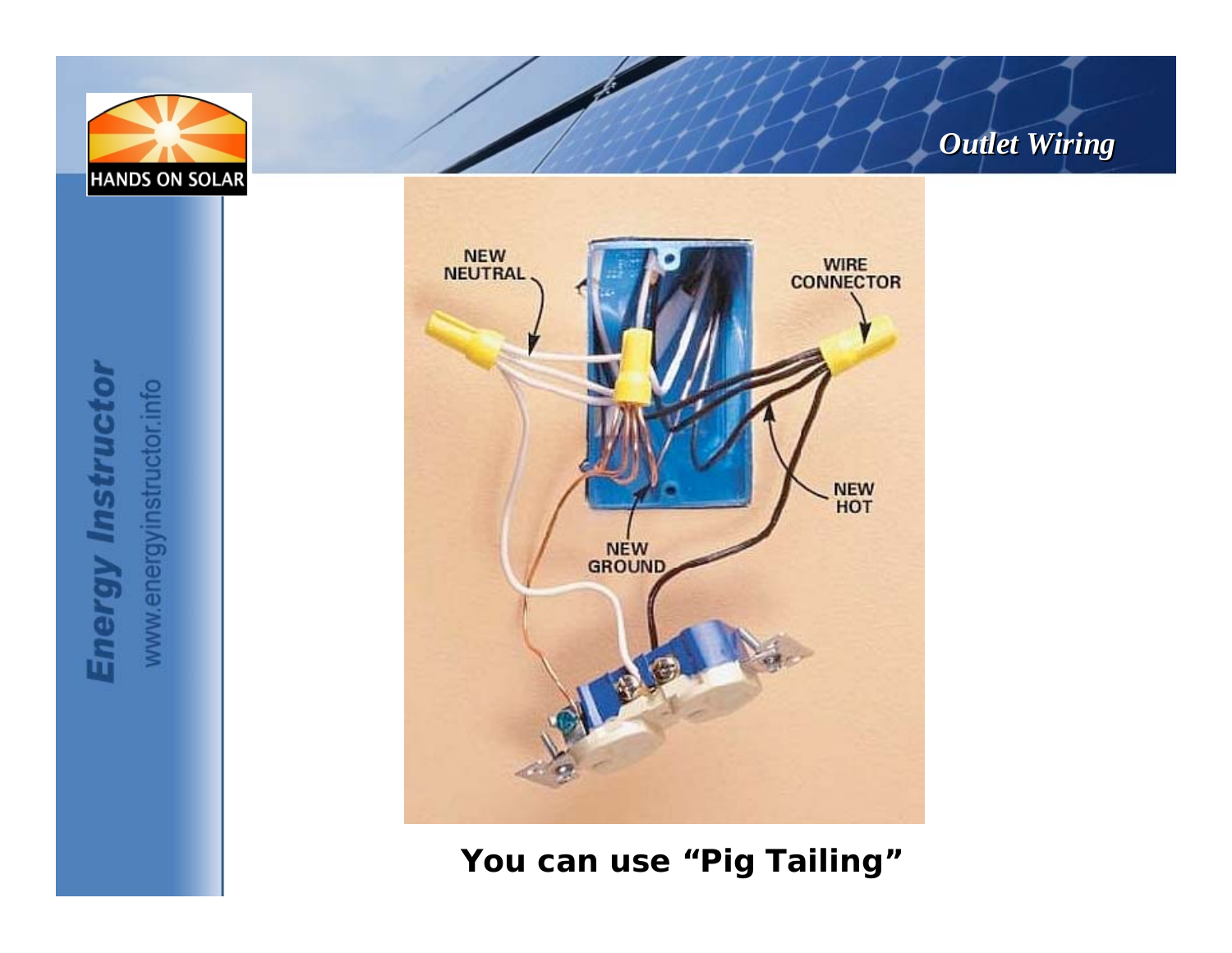

**With Pig Tailing you connect all of the same colored wires in a wire nut**

*Outlet Wiring Outlet Wiring*



With a short jumper wire to the outlet.

This makes it easier to push the outlet and wire bundles back into the box.

www.energyinstructor.info **Energy Instruct**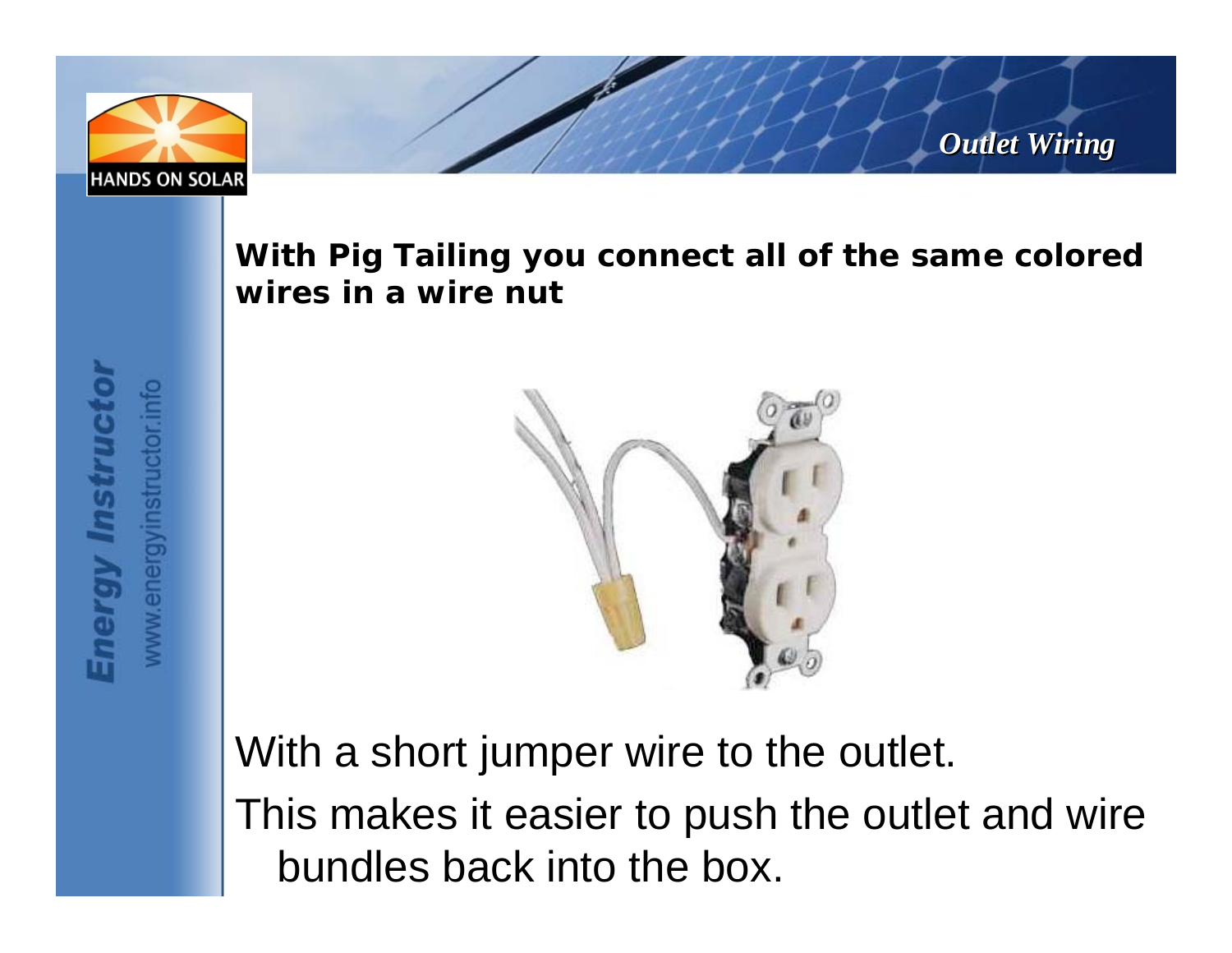



#### **For Wire Nut Connections**



- 1. Make sure wires are the same length, stripped to  $\sim$ 5/8"
- 2. Hold firmly together and push the wire nut while turning clockwise until the wires twist.
- 3. Pull on each wire to make sure there is a snug connection